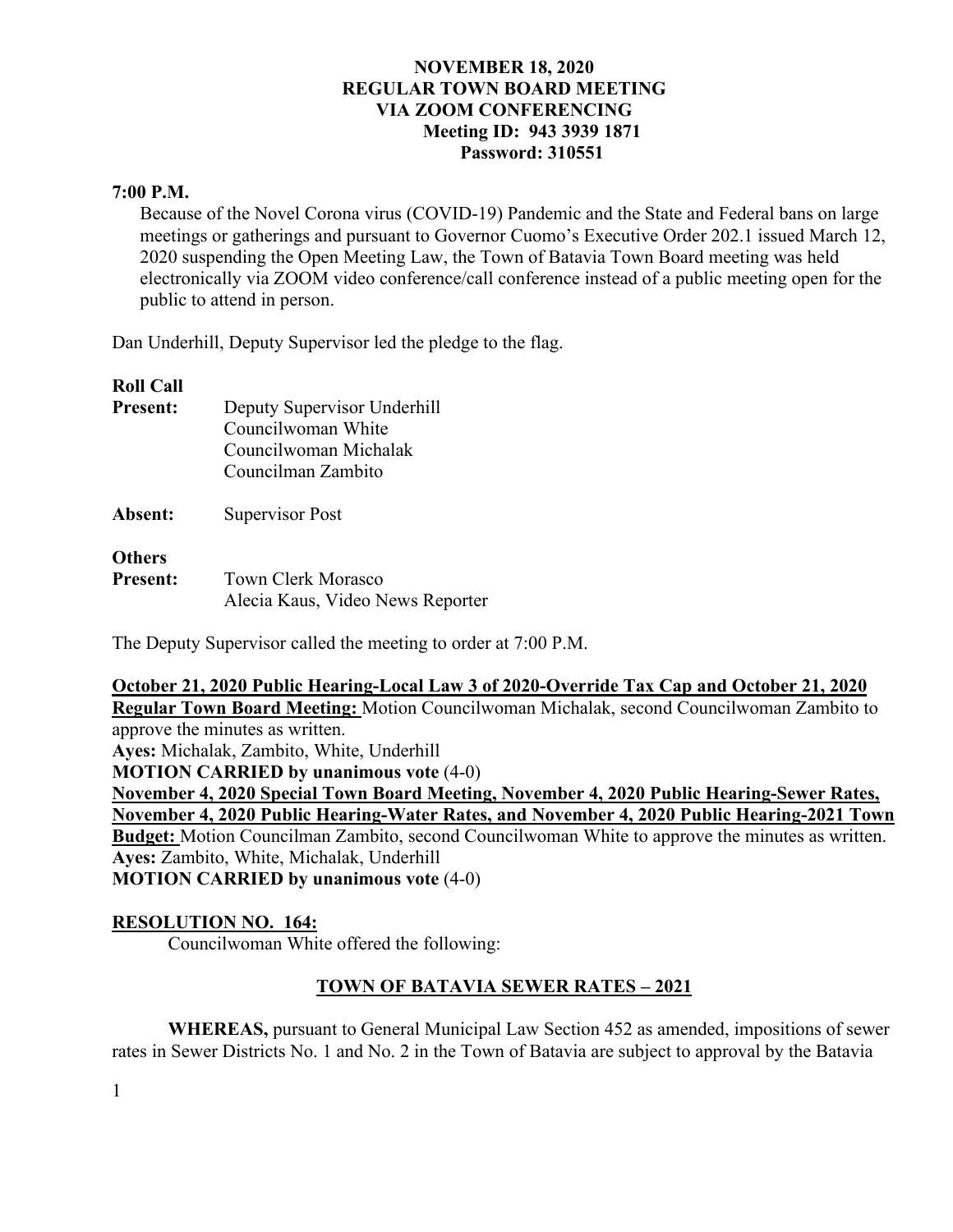Town Board;

**WHEREAS,** these sewer rates are imposed to pay for the cost of wastewater treatment and operation and maintenance of the sewer lines;

**WHEREAS,** in Sewer District No. 1 the sewer rates for 2021 has been set at seven dollars and nine cents (\$7.09) per 1000 gallons;

**WHEREAS,** in Sewer District No. 2 the sewer rates for 2021 has been set at seven dollars and nine cents (\$7.09) per 1000 gallons;

**WHEREAS,** as required by law and in conjunction with the public hearing held November 4, 2020 for the 2021 Town Budget, these rates were entered in and made a part of the record.

# **NOW, THEREFORE, BE IT**

**RESOLVED,** the Batavia Town Board hereby authorizes and sets the aforementioned sewer rates in Sewer Districts No. 1 and No. 2 for one (1) year beginning January 1, 2021; and be it further

**RESOLVED,** the sewer rates are to be paid quarterly in the months of May, August and November, 2021 and February, 2022.

**Second by**: Councilwoman Michalak **Ayes:** White, Michalak, Zambito, Underhill **APPROVED by unanimous vote** (4-0)

## **RESOLUTION NO. 165:**

Deputy Supervisor Underhill offered the following:

#### **TOWN OF BATAVIA WATER RATES – 2021**

**WHEREAS**, pursuant to the Code of the Town, Section 229-15, the Town Board shall by resolution establish and from time to time modify the water rate for all water sold by the Town of Batavia; and

**WHEREAS**, as a courtesy to the consumers, the Town Board held a public hearing on November 4, 2020 for the establishment of the 2021 water rates; and

**WHEREAS**, the base water rate for May 2021 to February 2022 is set at six dollars and twenty cents (\$6.20) per 1,000 gallons; and

**WHEREAS**, the agricultural water rate for May 2021 to February 2022 is set at five dollars and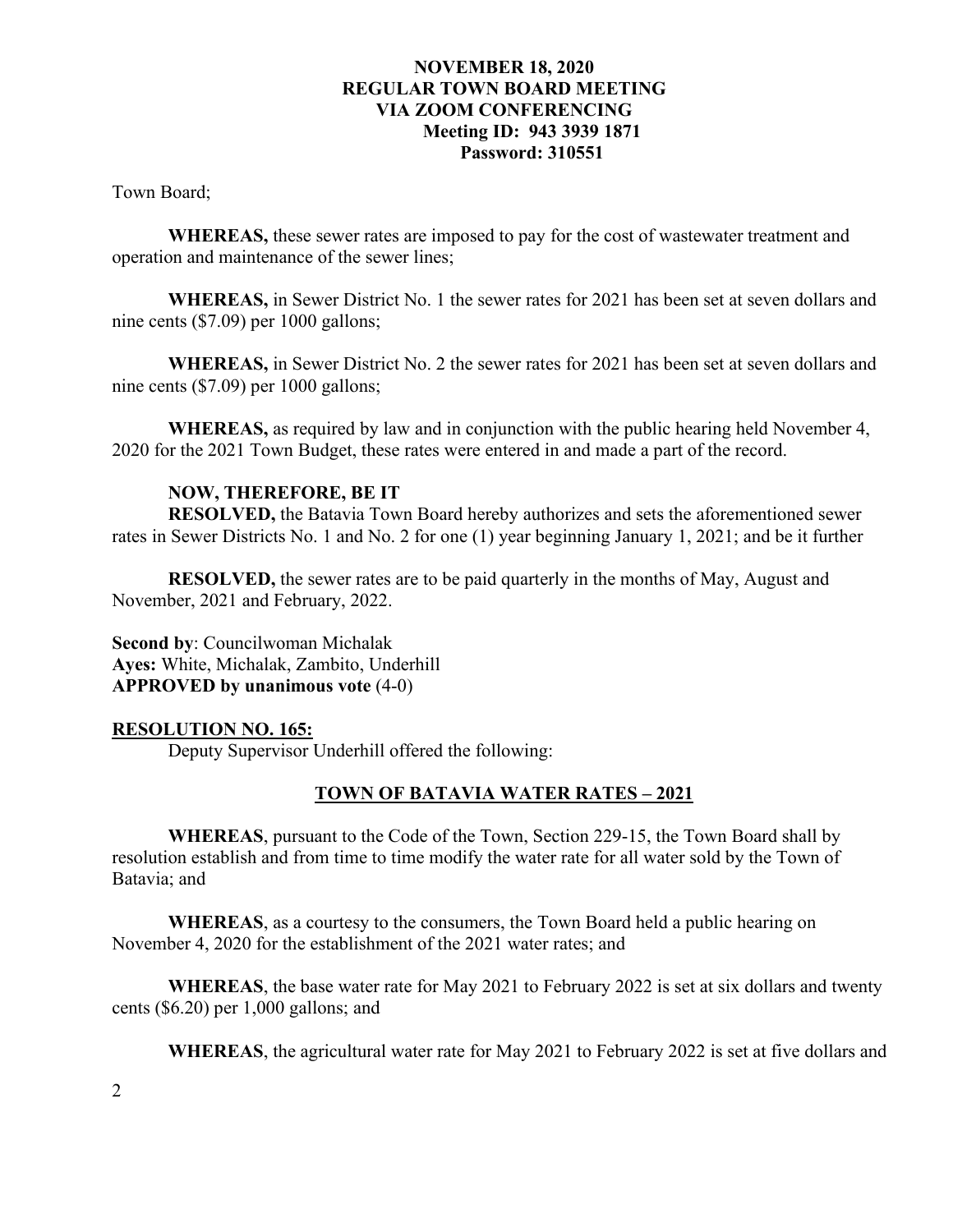two cents (\$5.02) per 1,000 gallons; and

**WHEREAS**, the base rate applies to all meters that are not dedicated to use within farming operations; and

**WHEREAS,** the agricultural rate applies to all meters serving parcels in a Certified Agricultural District and dedicated to use in farming operations, including providing drinking water for livestock, irrigation of crops, and operations related directly to agriculture. This rate does not apply to meters that also serve domestic, commercial, or industrial uses, and

**WHEREAS**, the formula for the Base Rate is 100% of the water purchase cost 100% of the Genesee County water surcharge cost 100% of the Town's debt reserve cost 100% of the Town's Operation and Maintenance cost

**WHEREAS**, the formula for the new Agricultural Rate is 100% of the water purchase cost 100% of the Genesee County water surcharge cost 100% of the Town's debt reserve cost 10% of the Town's Operation and Maintenance cost

#### **NOW, THEREFORE, BE IT**

**RESOLVED,** the Batavia Town Board hereby authorizes and sets the aforementioned base water rate and agricultural water rate for one (1) year beginning January 1, 2021, and be it further

**RESOLVED,** the water usage is to be billed quarterly and are to be paid quarterly in the months of May, August and November, 2021 and February, 2022.

**Second by: Councilwoman White Ayes:** Underhill, White, Michalak, Zambito **APPROVED by unanimous vote** (4-0)

#### **RESOLUTION NO. 166:**

Councilwoman Michalak offered the following:

#### **ADOPTION OF 2021 TOWN ANNUAL BUDGET**

**WHEREAS,** the Town of Batavia Chief Fiscal Officer prepared a Tentative Budget for review by the Batavia Town Board, and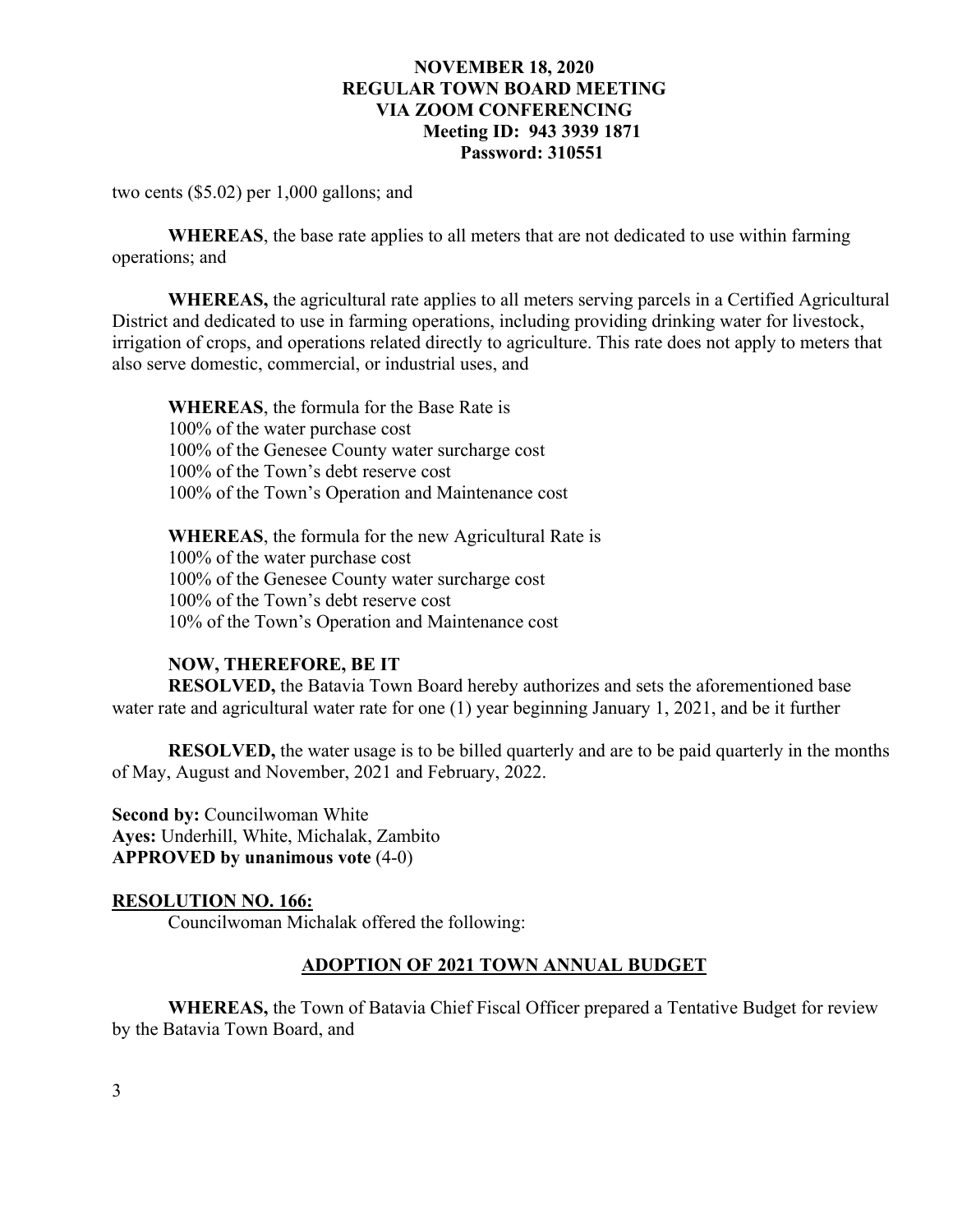**WHEREAS,** the Town Board met in Budget sessions among themselves and with Town Employees in the formulation of the Preliminary Budget; and

**WHEREAS,** the 2021 Preliminary Budget was adopted on October 21, 2020 and after which a Public Hearing was held on November 4, 2020 for all interested parties to be heard.

## **NOW, THEREFORE, BE IT**

**RESOLVED,** the Batavia Town Board hereby adopts the October 21, 2020 Preliminary Town Budget as the 2021 Annual Budget of the Town of Batavia.

**Second by:** Councilman Zambito **Ayes:** Michalak, Zambito, White, Underhill **APPROVED by unanimous vote** (4-0)

#### **RESOLUTION NO. 167:**

Councilman Zambito offered the following:

## **TOWN INSURANCE AWARD**

**WHEREAS,** as of November 27, 2001 the Batavia Town Board retained New York Municipal Insurance Reciprocal to provide the Town with insurance coverage; and

**WHEREAS,** the Insurance Premium for 2021 (November 27, 2020 through November 27, 2021) has been quoted at seventy-seven thousand, three hundred, sixty-nine dollars and eighty-eight cents (\$77,369.88), which includes the Cyber Coverage (quote attached).

#### **NOW, THEREFORE, BE IT**

**RESOLVED,** the Batavia Town Board hereby retains New York Municipal Insurance Reciprocal to provide insurance coverage for the Town in the amount seventy-seven thousand, three hundred, sixty-nine dollars and eighty-eight cents (\$77,369.88), copies of which are annexed hereto and made a part of the minutes; and be it further

**RESOLVED,** the Batavia Town Board hereby authorizes the Supervisor to execute any documents necessary for the award.

**Second by:** Councilwoman Michalak **Ayes:** Zambito, Michalak, White, Underhill **APPROVED by unanimous vote** (4-0)

#### **RESOLUTION NO. 168:**  Councilwoman White offered the following: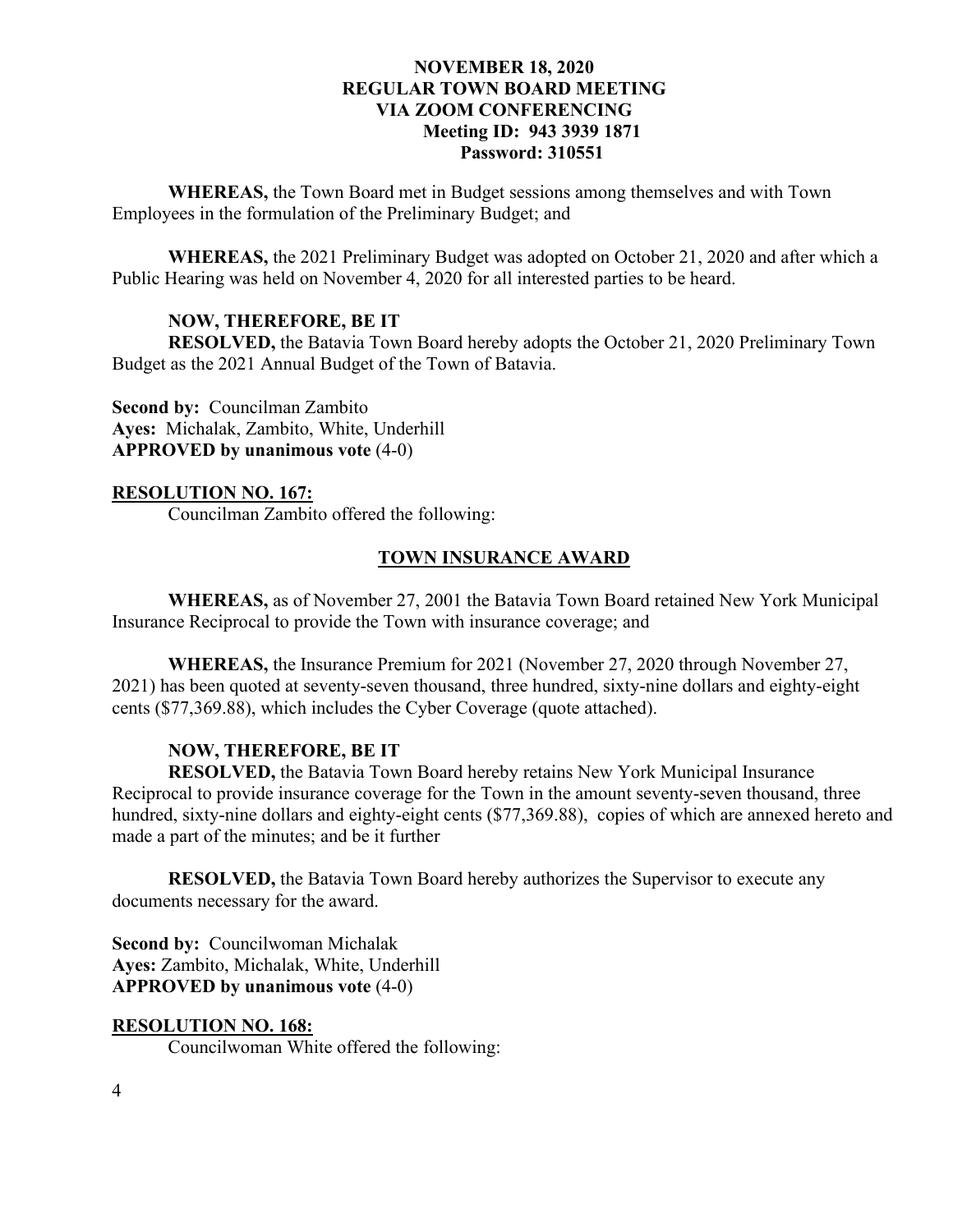#### **EXCESS EMPLOYER'S LIABILITY INSURANCE**

**RESOLVED,** the Batavia Town Board hereby retains Franz-Manno Service Corporation to provide the Town's Excess Employer's Liability Insurance at a cost of One Thousand One Hundred Eleven Dollars, (\$1,111.00).

**Second by**: Councilwoman Michalak **Ayes:** White, Michalak, Zambito, Underhill **APPROVED by unanimous vote** (4-0)

#### **RESOLUTION NO. 169:**

Deputy Supervisor Underhill offered the following:

#### **TRAINING WORKSHOP**

**RESOLVED,** the Batavia Town Board hereby authorizes the following personnel to attend training workshops:

Sharon White-NYS Office of State Comptroller webinar on "Conflict of Interests and Ethics for Municipal Officers and Employees" (was) November 5, 2020. There was not cost for this webinar.

Sarah Sauka- Notary Test in Rochester, New York (was) November 17, 2020. The cost for this was \$15.00.

Sarah Sauka and Teressa Morasco- NYS Town Clerk Association various educational webinars, November through December 3, 2020. There are no costs for these webinars.

Hiedi Librock and Teressa Morasco- Chamber of Commerce Annual Meeting November 19, 2020. There is not cost for this webinar.

Marcy Crandall- Kennedy Fire Hydrant Training (was) November 12, 2020. There was not cost for this training.

Marcy Crandall- WNY Coatings and Corrosion Expos 2021 March 10, 2021 in Buffalo. There is not cost for this training.

**Second by: Councilwoman White Ayes:** Underhill, White, Michalak, Zambito **APPROVED by unanimous vote** (4-0)

#### **RESOLUTION NO. 170:**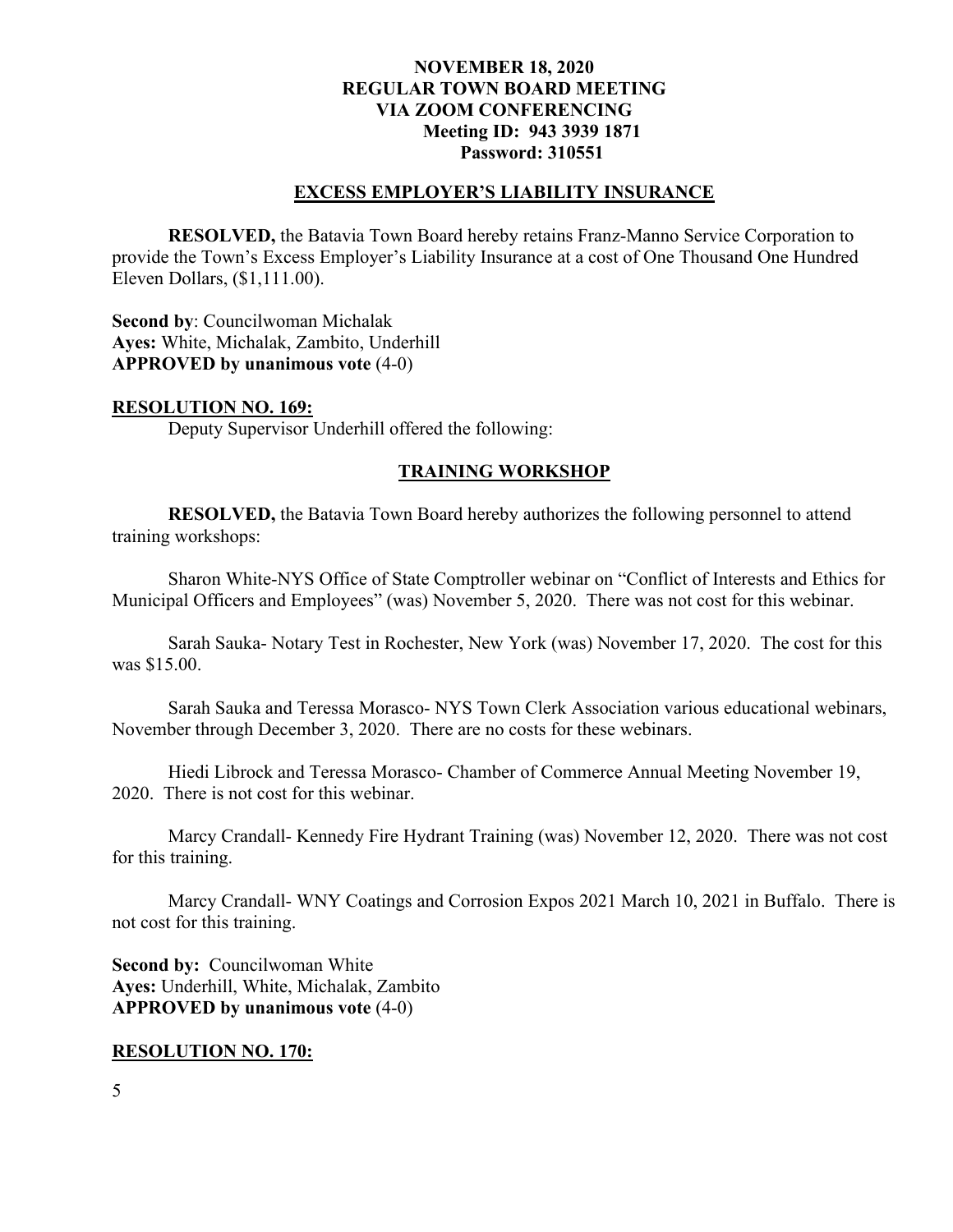Councilwoman Michalak offered the following:

# **ORDER CALLING A PUBLIC HEARING ON THE 2021 FIRE DEPARTMENT CONTRACT**

**RESOLVED,** that this Town Board hereby schedules a public hearing on the advisability of contracting with the Town of Batavia Fire Department, Inc. for fire protection to be provided to the Town of Batavia Fire Protection District by the Town of Batavia Fire Department, Inc., and that not less than ten (10) days notice of said hearing be published in the Daily News and posted on the signboard of the Town; and be it

**FURTHER RESOLVED,** that said hearing be scheduled for December 16, 2020 at 7:00 o'clock p.m. and will be held electronically via ZOOM video conference/call conference.

**Second by:** Councilman Zambito **Ayes:** Michalak, Zambito, White, Underhill **APPROVED by unanimous vote** (4-0)

# **NOTICE FOR PUBLIC HEARING ON FIRE PROTECTION CONTRACT FOR 2021**

 Public Notice is hereby given, that a Public Hearing will be held Wednesday, December 16, 2020 by the Town Board of the Town of Batavia, Genesee County, New York, at 7:00 P.M. of that day via ZOOM video conference/call conference and for the purpose of considering contracting with the Town of Batavia Fire Department, Inc. for fire protection services to be furnished by the Town of Batavia Fire Department, Inc to the Fire Department District established in the Town of Batavia and known as the "Town of Batavia Fire Protection District" upon the following general terms, to wit:

- 1. The Town of Batavia Fire Department, Inc. shall answer and attend upon all calls in said District;
- 2. The Town of Batavia Fire Department Inc., shall purchase and maintain such property, crime, dishonesty bond and liability insurance as it deems prudent to protect its interests. Such insurance shall include Automobile Liability, General Liability naming the Town of Batavia, its agents and employees as Additional Insureds, Contractual Liability for this Contract and should include Ambulance Attendants Professional Liability, Volunteer Fire Department Errors and Omissions Liability and Liquor Law Liability coverages. Liability limits of at least \$1,000,000.00 each occurrence, claim or incident are recommended but not required. A Certificate of all liability insurances, providing the Town with at least 30 days written notice of cancellation or nonrenewable, shall be furnished to the Town Attorney, Town Hall, 3833 West Main Street Road, Batavia, New York, 14020.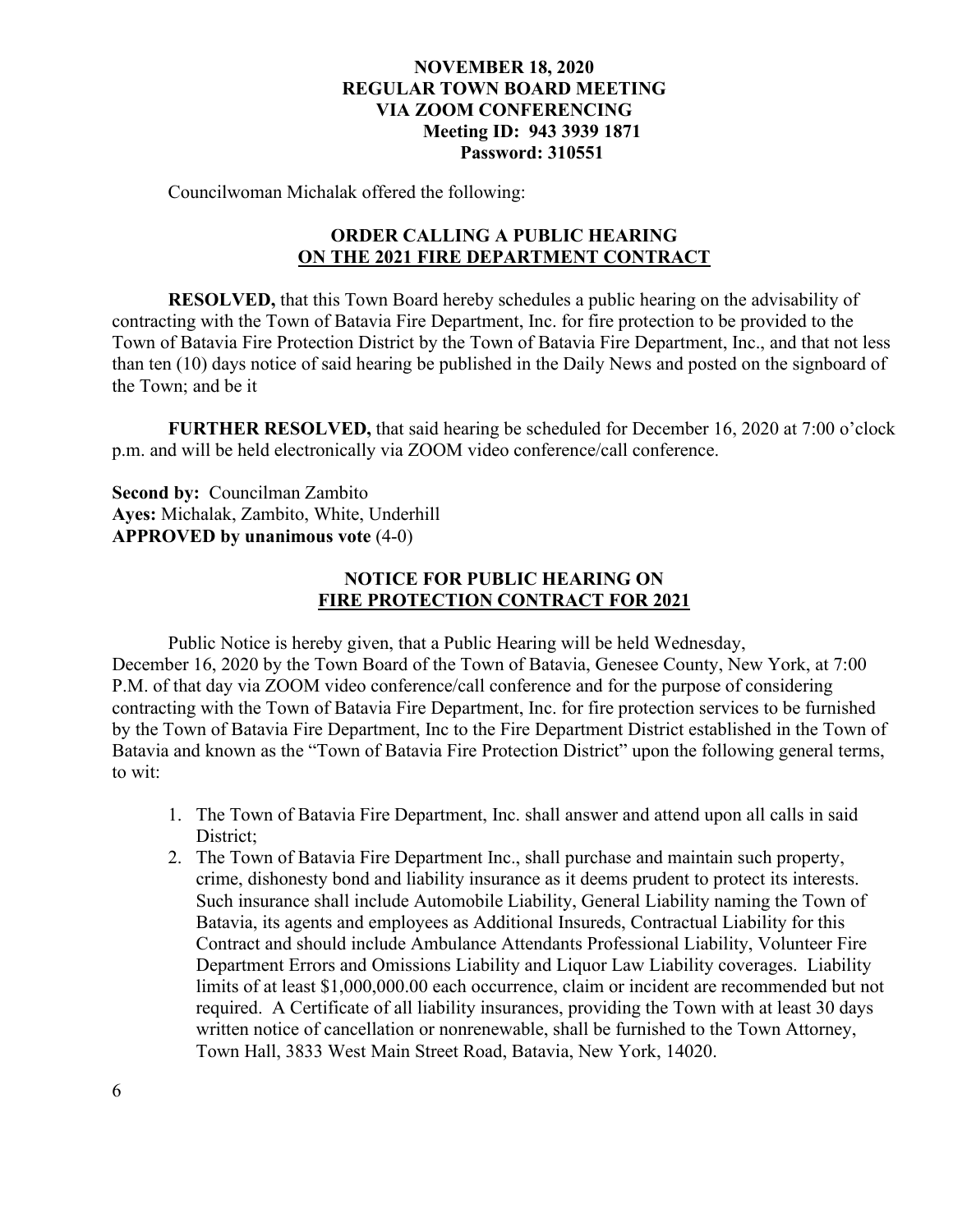The Town of Batavia Fire Department, Inc. shall also indemnify and hold harmless the Town of Batavia, its agents and employees from all claims, suits, loss, damages, injuries, liability, cost and expenses arising from the services provided for in this contract and from the activities of the Fire District, its officers, employees and volunteers to the extent this provision is insured by the Town of Batavia Fire District.

- 3. The Town of Batavia Fire Department, Inc. shall maintain public liability and property damage insurance policies for the benefit of said District and the Town of Batavia, and shall hold said District and Town harmless for losses not covered by insurance;
- 4. The Town of Batavia Fire Department, Inc. shall be responsible for loss or damage sustained in fire apparatus or other equipment while attending fires in said District;
- 5. The Town of Batavia and the Town of Batavia Fire Protection District shall pay or provide insurance coverage for authorized items;
- 6. The Town of Batavia Fire Department, Inc. shall participate in the Genesee County Mutual Aid Plan and reserves certain rights pertaining to said participation;
- 7. The Town of Batavia Fire Department, Inc. shall reimburse the Town of Batavia should its equipment not be usable;
- 8. For such services the Town of Batavia Fire Department shall receive the yearly sum of one million, eighty-six thousand, five hundred, twenty-eight dollars (\$1,086,528.00).
- 9. The Town of Batavia shall plow and provide routine maintenance to the driveway and parking area of the Fire Department's Fire Hall;
- 10. The Town of Batavia Fire Department, Inc. shall provide financial data and records to the Town of Batavia.
- 11. The contract shall run for one (1) year from January 1, 2021 and shall expire on December 31, 2021

All persons interested in the matter will be heard at such time and place specified above.

Dated: November 18, 2020 Teressa M. Morasco

 Town Clerk Town of Batavia

# **TOWN OF BATAVIA FIRE DEPARTMENT AGREEMENT**

**THIS AGREEMENT** made this day of , 2020*,* by and between the **TOWN OF BATAVIA**, **NEW YORK**, (hereinafter designated as "Town") and the **TOWN OF BATAVIA FIRE DEPARTMENT, INC.** of Batavia, New York, (hereinafter designated as "Fire Department").

# **WITNESSETH**: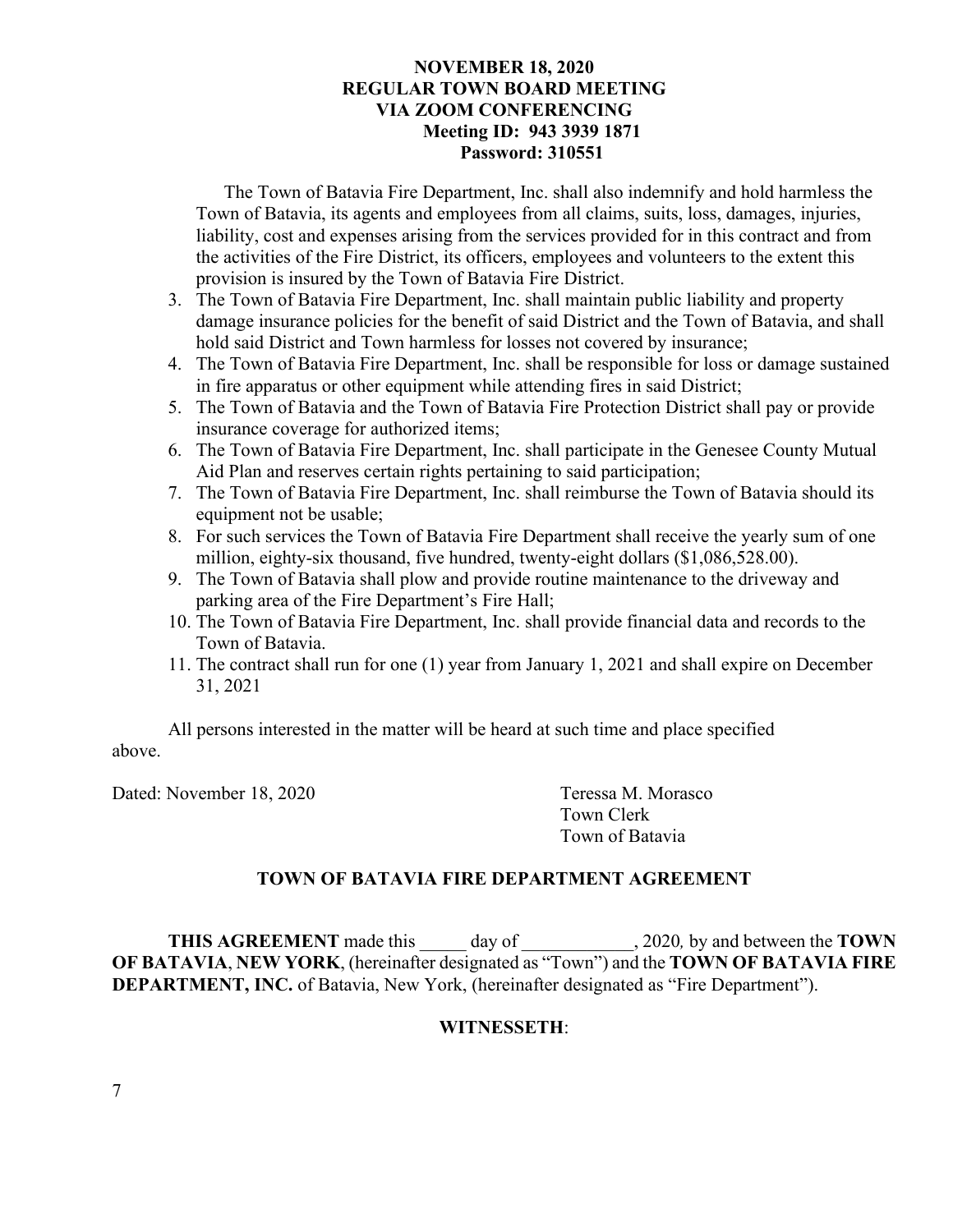**WHEREAS**, there has been duly established in the said Town of Batavia a fire protection district known as the "Town of Batavia Fire Protection District" as such' territory is more fully described in the Resolution establishing such District and duly adopted by the Town Board of the said Town of Batavia, Genesee County, New York on 24th day of March, 1948; and

**WHEREAS**, following a public hearing duly called, the said Town has duly authorized a Contract with the Fire Department for fire protection in said District upon the terms and conditions herein set forth; and

**WHEREAS**, this Agreement has also been duly authorized by the Directors and membership of the Fire Department, and the Fire Department has provided to the Town certified copies of Resolutions of approval of this Agreement by the Town of Batavia Fire Department Board of Directors and by its membership.

**NOW, THEREFORE**, the Town does engage the Fire Department to furnish fire protection to said District and the Fire Department agrees to furnish such protection in the manner following, to wit:

1. The equipment and personnel of the Fire Department shall at all times during the term of this Agreement be subject to call for attendance upon any fire occurring in such District, and when notified by any means of a fire within the District, said Fire Department shall respond and attend upon the fire without delay with one or more companies and with suitable fire-fighting equipment and apparatus of the Fire Department. Upon arriving at the scene of the fire, the firefighters of the Fire Department attending shall proceed diligently and in every way reasonably suggested under the circumstances to the extinguishments of the fire and the saving of life and property in connection therewith.

2. The Fire Department covenants and agrees at all times to maintain in force on and in respect to vehicles and equipment owned by it or subject to its control or use, while responding to, attending at or leaving from fires, alarms or calls both inside and outside said District, including, but not limited to, responses in connection with Mutual Aid Plan referred to in Paragraph 5 of this Agreement, an underlying public liability insurance policy for injury to persons and property, including wrongful death, with limits of \$500,000.00 for each person, \$1,000,000.00 for each accident and \$250,000.00 property damage for each accident and an excess public liability policy in the amount of \$3,000,000.00 insuring the Fire Department and the Town against any loss by reasons of personal injury including wrongful death, or property damage caused or contributed to by the negligent operation of said vehicles and/or equipment in connection with a fire, alarm or call in or from said District or in connection with a mutual aid response. In addition, the Fire Department agrees at all times to maintain in force public liability insurance to protect itself and the Town from all other losses occurring in its operations other than those arising out of the use and operation of said vehicles and/or equipment to persons for injury, including wrongful death, and to property in amounts for underlying and excess liability similar to that maintained for vehicles and/or equipment. All liability insurance policies must be obtained through insurance companies licensed to do business within the State of New York, must name the Town of Batavia as insured and must be maintained for the life of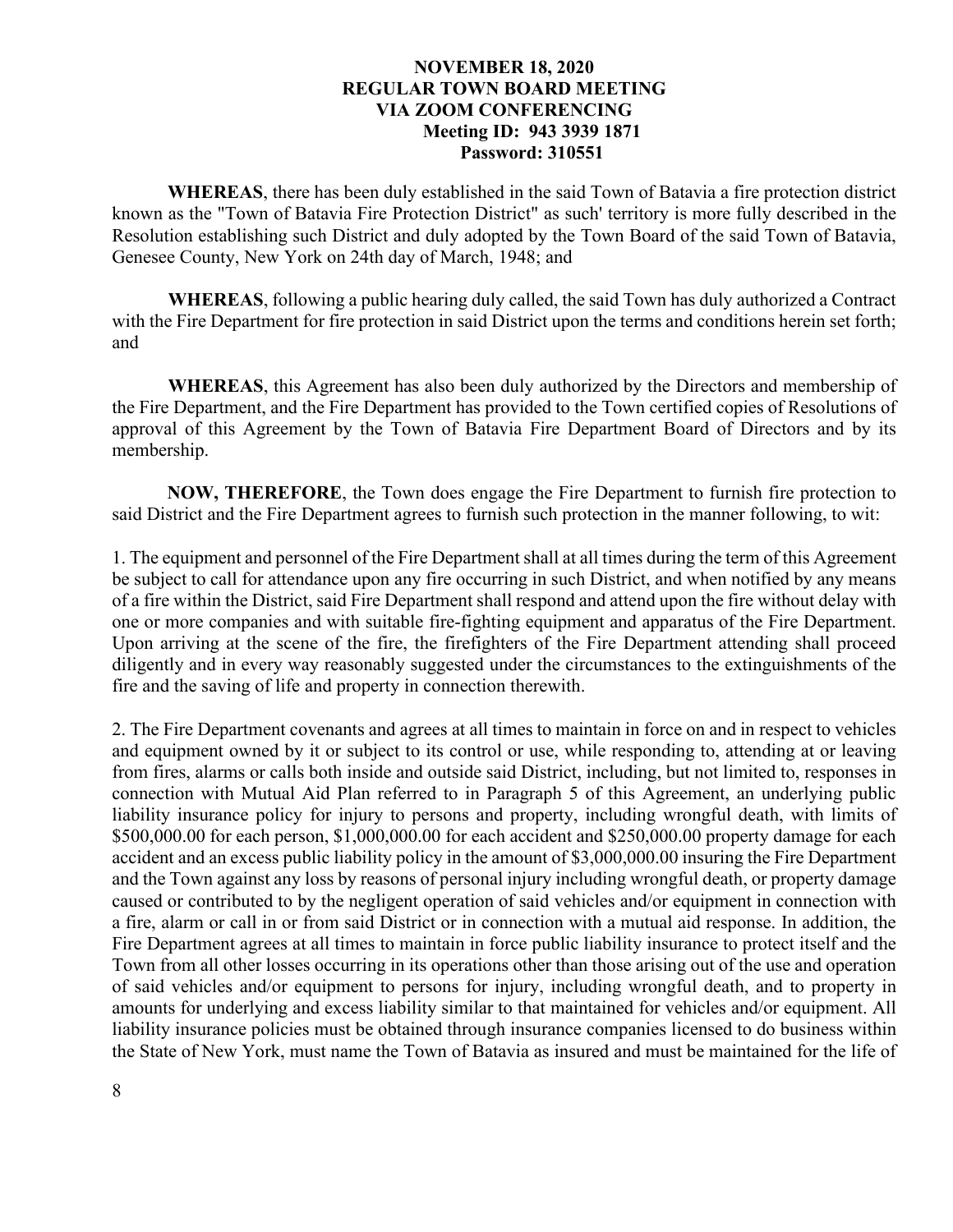this Agreement.

The Fire Department shall deliver a copy of the policy of said insurance to the Town prior to the execution of this Agreement, covenants to pay the premiums thereon in timely fashion and to have said insurance policies provide for thirty (30) days written notice to the Town prior to cancellation. If the Fire Department shall fail to pay said premiums due hereunder in a timely fashion, the Town shall have the right to pay the same and to deduct the cost thereof from the amounts due the Fire Department under paragraph 7 of this Agreement.

In addition, the Fire Department hereby covenants and agrees to indemnify and hold the Town harmless from any and all losses and damages which the Town may sustain, suffer or be required to pay by reason of any claims made against said Town for injury to persons or property, including wrongful death, arising out of the performance of this agreement by the Fire Department to the extent that said losses and damages are not fully covered and paid by the insurance referred to herein.

3. Should any loss or damage whatsoever be sustained to the fire apparatus or other equipment, said loss or damage, including the cost of materials and any other special or incidental expenses incurred in the operation of the fire apparatus or equipment of the Fire Department in answering, attending upon or returning from a call for assistance in said Town of Batavia Fire Protection District, irrespective of the cause thereof, shall be a charge upon the Fire Department and not against the Town or against the Town of Batavia Fire Protection District. This fact is taken into consideration by both parties in arriving at the consideration to be paid to the Fire Department pursuant to this Agreement.

4. To the extent that the same is not otherwise provided for by the Genesee County Mutual Aid Plan, by the county of Genesee or by some other source, the Town of Batavia shall pay at its own expense or provide necessary insurance coverage at its expense for any and all claims authorized by law for medical expenses, loss of wages, compensation or other claims arising by reason of the injury or death of a fireman, or member of the Fire Department Emergency Relief Squad, a Fire Police Squad or a Fire Patrol sustained while answering or attending upon or returning from any such call in said District.

5. The Fire Department is hereby authorized by the Town to participate in the Genesee County Mutual Aid Plan and to answer calls for aid and assistance according to said Mutual Aid Plan and System. Nothing contained in this Agreement shall be deemed to prevent the Fire Department from securing reimbursement from any entities other than the Town and the Town of Batavia Fire Protection District for either any loss or damage to its fire apparatus, equipment or materials used for the locality that issues a call for aid or for payments to injured or deceased firemen as provided by any law of the State of New York.

6. In the event that the fire-fighting equipment owned by the Fire Department is in such condition that said Fire Department is unable to fulfill its obligations under this contract to answer or attend any fire occurring in said Town of Batavia Fire Protection District for a period of twenty-one (21) days or longer, the Fire Department covenants to reimburse the Town on a pro rata basis the sums provided to be paid to the Fire Department pursuant to this Agreement retroactive to the first day of said twenty-one (21) day period for the entire period of time during which it is unable to fulfill its obligations under this Agreement.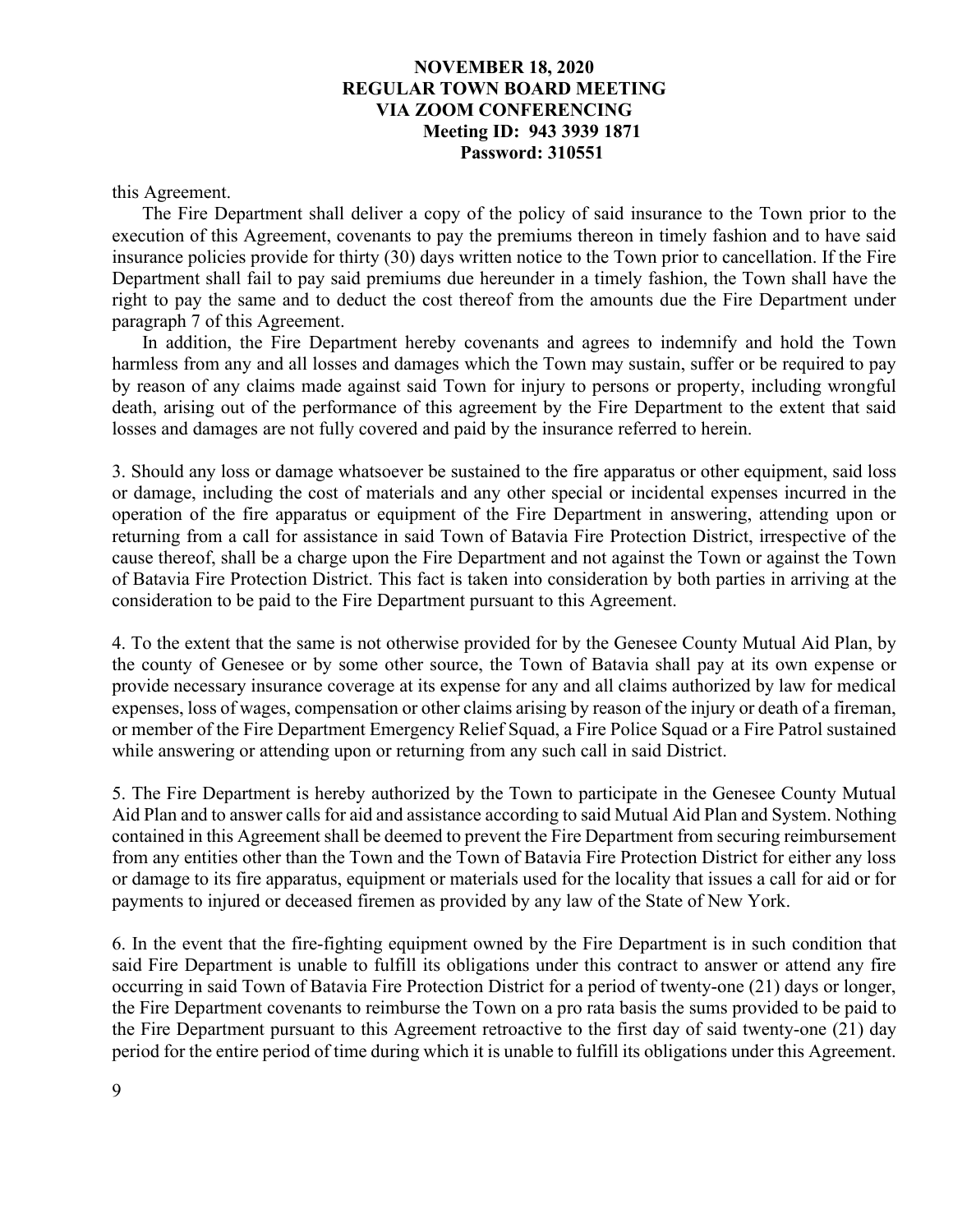7. A**.** The Town covenants and agrees to pay to the Fire Department in consideration for services to be performed pursuant to this Agreement the sum of One million, eighty-six thousand, five hundred, twentyeight dollars (\$1,086,528.00).

B. The sums as stated in section A of this paragraph to be due and payable on the  $1<sup>st</sup>$  day of March, 2021, upon presentation to the Town of a duly verified voucher therefore.

8. The Town covenants to provide snowplowing services for the parking and driveway area to the Fire Hall owned by the Fire Department, as well as routine maintenance of said parking lot and driveway area, both only to the extent that the Superintendent of Highways of the Town determines that said services can be provided. The Fire Department agrees to provide all materials and supplies for said maintenance services; acknowledges that said routine maintenance services shall be provided only during normal business hours of the Town of Batavia Highway Department and as other Town Highway Department functions permit. The Fire Department further acknowledges that said snowplowing services shall be provided only after the Town's Superintendent of Highways is satisfied that the highways of the Town of Batavia are reasonably free and clear of ice and snow and that men and machinery under his supervision and control are free to provide said services. The Fire Department hereby covenants to indemnify and to hold the Town harmless for any injury, loss or damage which the Fire Department or any other person, firm or corporation may suffer, sustain or be required to pay by reason of the Town not providing or failing to provide adequate snowplowing and/or maintenance services under the provisions of this Paragraph.

9. **On or before April 1, 2021,** the Fire Department will provide an independent, certified audit of the financial affairs of the Fire Department.

10. A. The Fire Department shall provide written notice to the Town of capital purchases as early as possible, but in no event not less than 30 days prior thereto; provided, however, that this provision shall not be construed as requiring or constituting any municipal approval or involvement in the corporate affairs of the Fire Department by the Town.

B. The Fire Department shall continue to exercise sound financial practices and planning, including maintenance of capital reserve accounts where feasible.

11. All moneys to be paid under any provision of this Agreement, as well as other payments which may be made from time to time according to applicable provisions of law which regulate the terms and provisions of this Agreement, shall be a charge upon the said Fire Protection District to be assessed and levied upon the taxable real property in said District and collected with the Town Taxes.

12. This Agreement shall become operative and effective from 12:01 a.m. January 1, 2021, and shall continue for a term of one (1) year which will expire at midnight on December 31, 2021.

13. It is understood and agreed that this contract is subject to the provisions of Section 184 of the Town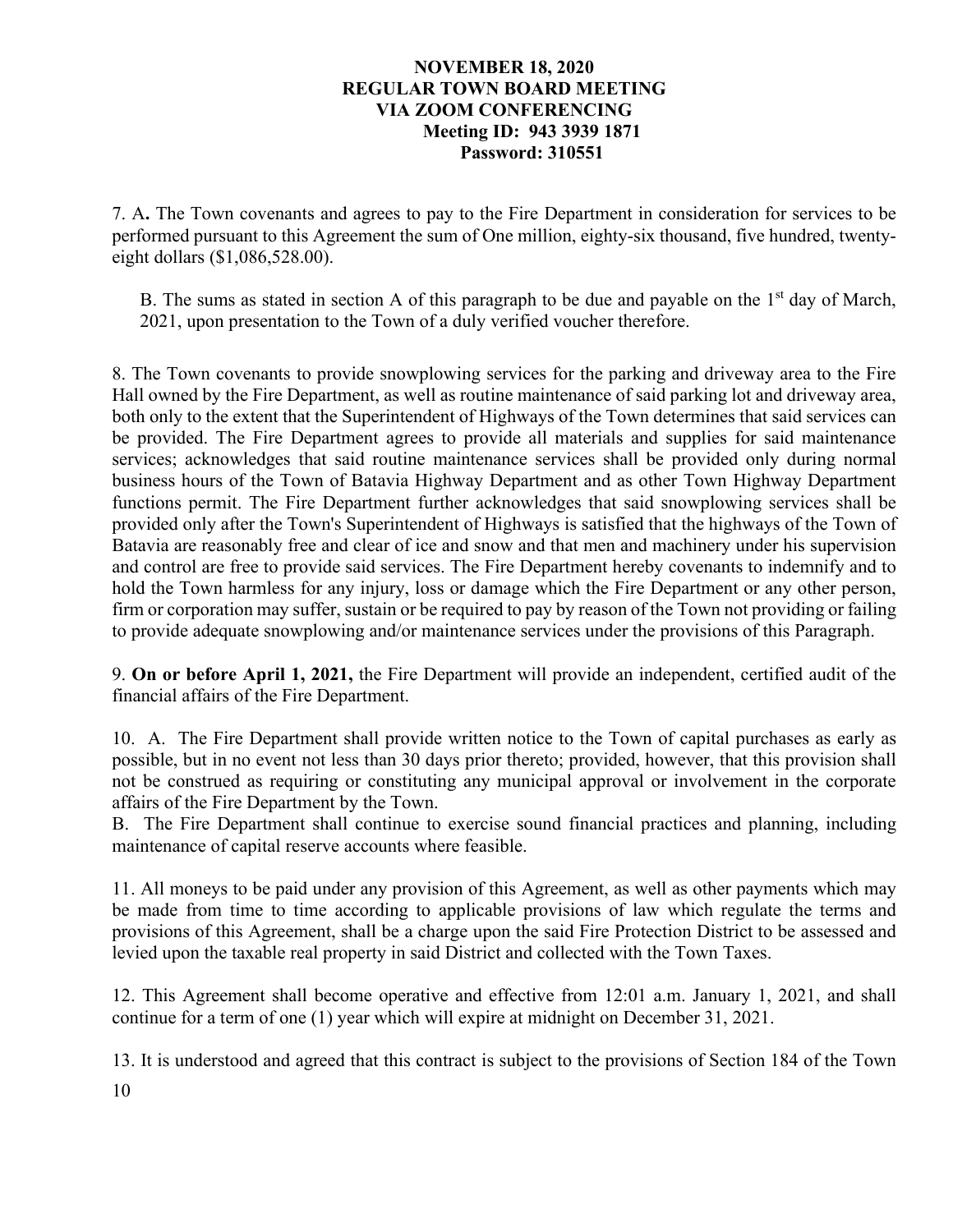Law of the State of New York.

**IN WITNESS WHEREOF,** the parties have duly executed and delivered this Agreement in duplicate the day and year first above written.

# TOWN BOARD OF THE TOWN OF BATAVIA

BY

GREGORY H. POST

(SEAL)

ATTEST:

 $\overline{a}$ 

TERESSA M. MORASCO, TOWN CLERK

# TOWN OF BATAVIA FIRE DEPARTMENT, INC.

BY

SCOTT T. GARLOCK, PRESIDENT

(SEAL)

# **STATE OF NEW YORK) COUNTY OF GENESEE) ss:**

On the \_\_\_\_ day of \_\_\_\_\_\_\_\_\_\_\_, 2020, before me came GREGORY H. POST, to me known,

11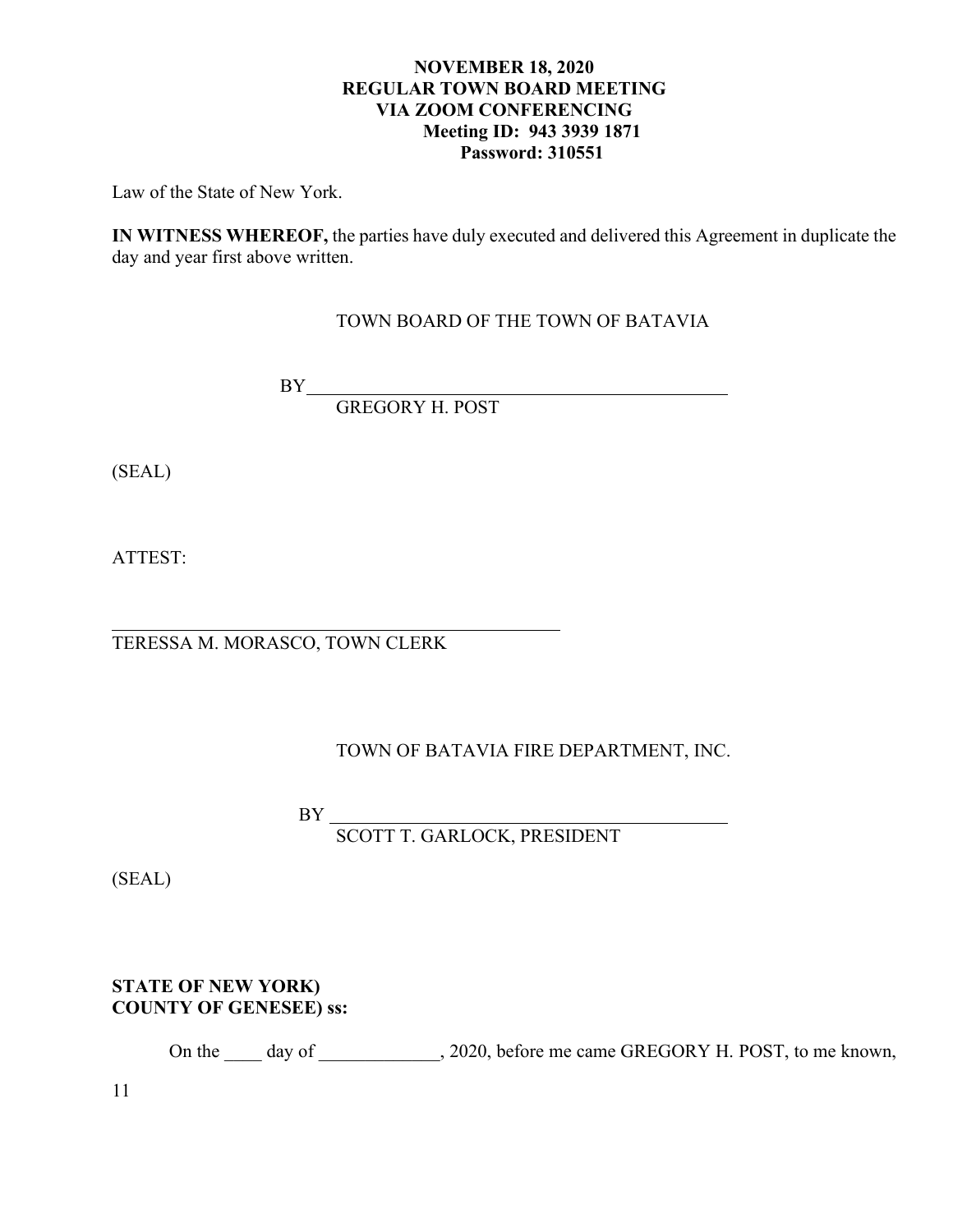who, being by me duly sworn, did depose and say that he resides at 8472 Seven Springs Road in the Town of Batavia, New York; and he is the Supervisor of the **TOWN OF BATAVIA, NEW YORK** the municipal corporation described in and who executed the foregoing Agreement; that he knows the seal of said Town; that it was affixed by order of the Town Board of said Town; and that he signed his name thereto by like order.

# **NOTARY PUBLIC**

### **STATE OF NEW YORK) COUNTY OF GENESEE) ss:**

On the \_\_\_ day of \_\_\_\_\_\_\_\_\_\_\_\_\_\_, 2020, before me came Scott T. Garlock, to me known, who, being by me duly sworn, did depose and say that, he resides at 30 Dellinger Avenue, Batavia, New York; and he is the President of the **TOWN OF BATAVIA FIRE DEPARTMENT, INC.** the corporation described in and which executed the foregoing Agreement; that he knows the seal of said Corporation; that it was affixed by order of the Board of Directors of said Corporation; and that he signed his name thereto by like order.

#### **NOTARY PUBLIC**

#### **RESOLUTION NO. 171:**

Councilman Zambito offered the following:

## **RESOLUTION TO APPROVE A SHARED SERVICES AGREEMENT WITH THE NYS DEPARTMENT OF TRANSPORTATION**

**WHEREAS**, the New York State Department of Transportation (hereinafter referred to as "NYSDOT"), has an effective mechanism that allows the NYSDOT to provide emergency assistance to municipalities in the absence of a Governor's Emergency Declaration; and

**WHEREAS**, a proposed Shared Services Agreement has been approved as to form and content by the Town Highway Superintendent and representatives of the NYSDOT.

**NOW, THEREFORE, BE IT RESOLVED** by the Town Board of the Town of Batavia, New York, that a proposed "Shared Services Agreement Between the New York State Department of

12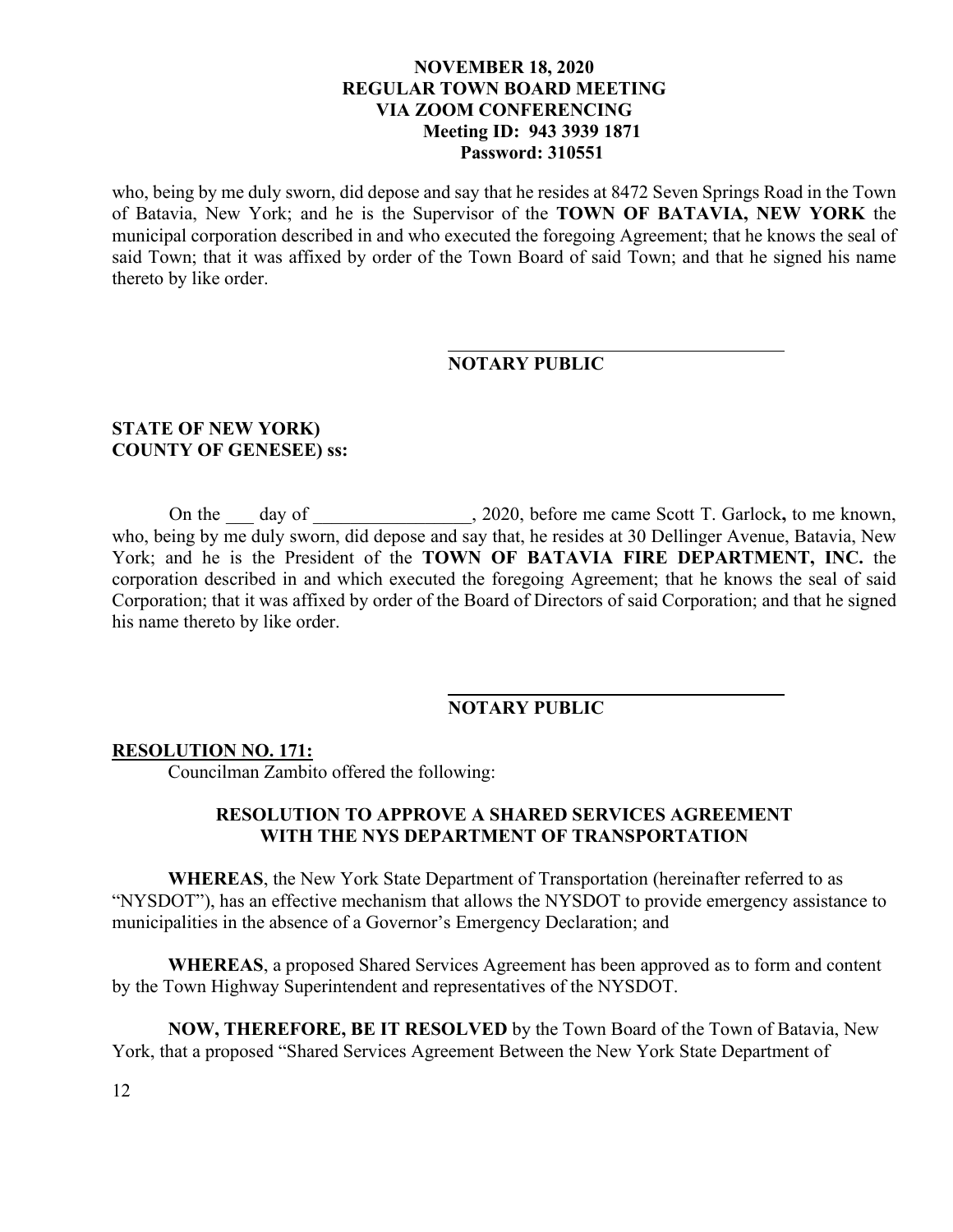Transportation and Town of Batavia" for emergency assistance, a copy of which is annexed and made part of the Town Board Minutes is hereby approved, and the Town Supervisor and Highway Superintendent are authorized and directed to execute this Shared Services Agreement on behalf of the Town, and

**BE IT FURTHER RESOLVED** that the Highway Superintendent and all other employees are authorized and directed to take all steps to perform all duties as are necessary to complete the responsibilities of the Town of Batavia pursuant to this Shared Services Agreement.

**Second by: Councilwoman White Ayes:** Zambito, White, Michalak, Underhill **APPROVED by unanimous vote** (4-0)

## **RESOLUTION NO. 172:**

Councilwoman White offered the following:

# **RESOLUTION TO APPROVE SUPPLEMENTAL AGREEMENT #1 FOR PARK ROAD IMPROVEMENT PROJECT**

**WHEREAS,** the Town of Batavia and the New York State Department of Transportation entered into an agreement on December 16, 2009 for the Town to provide preliminary engineering design and Right of Way acquisition services for the improvements to Park Road between NYS Route 98 and NYS Route 63. As a result of the loss of construction funding for the project, the design was placed on hold. The construction funding has been reinstated therefore the design can now be completed. The Town and State need to amend the original agreement to complete the design; and

**WHEREAS**, the original completion date for the design stated in the agreement was November 17, 2018. The new completion for the design is December 31, 2021; and

**WHEREAS**, the original agreement for design was \$363,000.00. However, the scope of the project has been reduced so the agreement has been reduced accordingly to \$239,960.00. The federal Share (75%) has remained the same in the new agreement, however the State Marchiselli share (15%) has been added to reduce the local share to 5% of the design cost.

**NOW, THEREFORE, BE IT RESOLVED**, the Town Board does hereby authorize and approve Supplemental Agreement #1 with Schedules A and B and Appendix A annexed thereto, for the Park Road Improvement Project in the amount of \$239,960.00, and the Town will comply with all the terms and conditions therein, and it is further

**RESOLVED,** that the Town Board does hereby authorize initial payment of 100% of the Federal and Marchiselli share of the cost, with the sum of \$191,968.00 to be reimbursed by Federal Aid,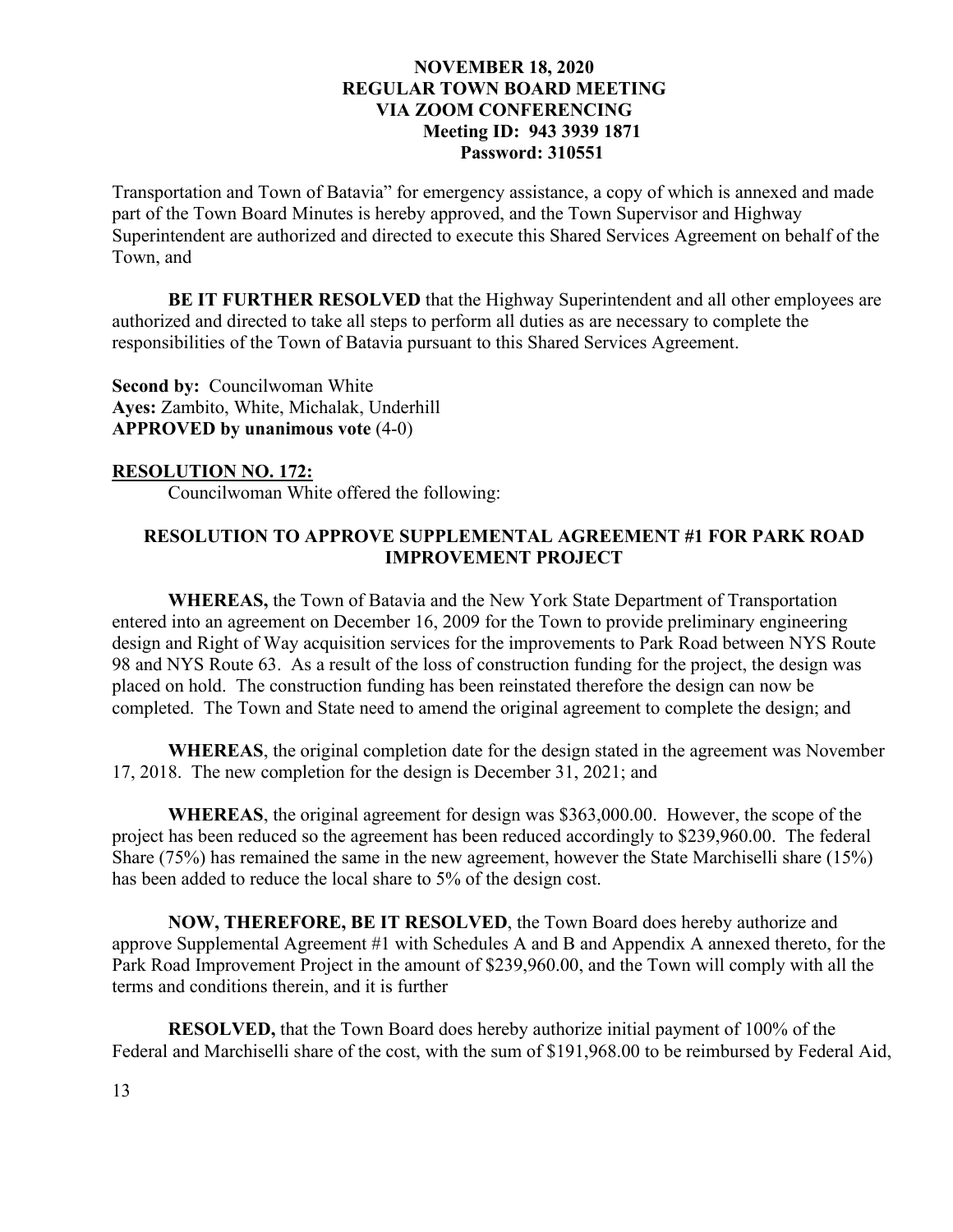\$35,994.00 reimbursed by State Marchiselli funds, leaving the sum of \$11,998.00 as the local share, and it is further

**RESOLVED**, that the aforesaid sum of 239,960.00 is hereby appropriated and made available to cover the cost of participation in the project set forth in the agreement, and it is further

**RESOLVED**, that in the event the full federal and non-federal share of the project exceeds the amount appropriated above, the Town Board shall convene as soon as possible to appropriate said excess amount immediately upon the notification by the NYSDOT thereof, and it is further

**RESOLVED,** that the Town Supervisor is hereby authorized to execute the aforesaid Agreement and any and all other Agreements, certifications or documents needed for Federal-aid and/or Marchiselli- Aid, on behalf of the Town of Batavia with the NYSDOT in connection with the advancement or approval of the project, and it is further

**RESOLVED**, that a certified copy of this resolution be filed with the New York State Commissioner of Transportation by annexing it to any necessary Agreement in connection with the project, and it is further

**RESOLVED**, that this Resolution shall take effect immediately.

**Second by**: Councilwoman Michalak **Ayes:** White, Michalak, Zambito, Underhill **APPROVED by unanimous vote** (4-0)

# **RESOLUTION NO. 173:**

Deputy Supervisor Underhill offered the following:

# **AUTHORIZATION TO ENTER INTO AGREEMENTS WITH NEW YORK STATE HOUSING TRUST FUND CORPORATION AND GENESEE GATEWAY LOCAL DEVELOPMENT CORPOATION FOR THE IMPLEMENTATION OF A COMMUNITY DEVELOPMENT BLOCK GRANT PROJECT #83ED956-20 UPSTATE NIAGARA COOPERATIVE, INCORPORATED**

**WHEREAS**, the Town of Batavia ("Town") has received Federal grant assistance in the amount of seven hundred, fifty thousand dollars (\$750,000.00) (the "Grant") from the New York State Housing Trust Fund Corporation ("HTFC") represented by the New York State Office of Community Renewal ("OCR") through the Community Development Block Grant ("CDBG") Program (OCR Grant #83ED956-20) for the purpose of providing financing to assist Upstate Niagara Cooperative, Incorporated in reactivating the former Alpina Foods facility, including the construction of plant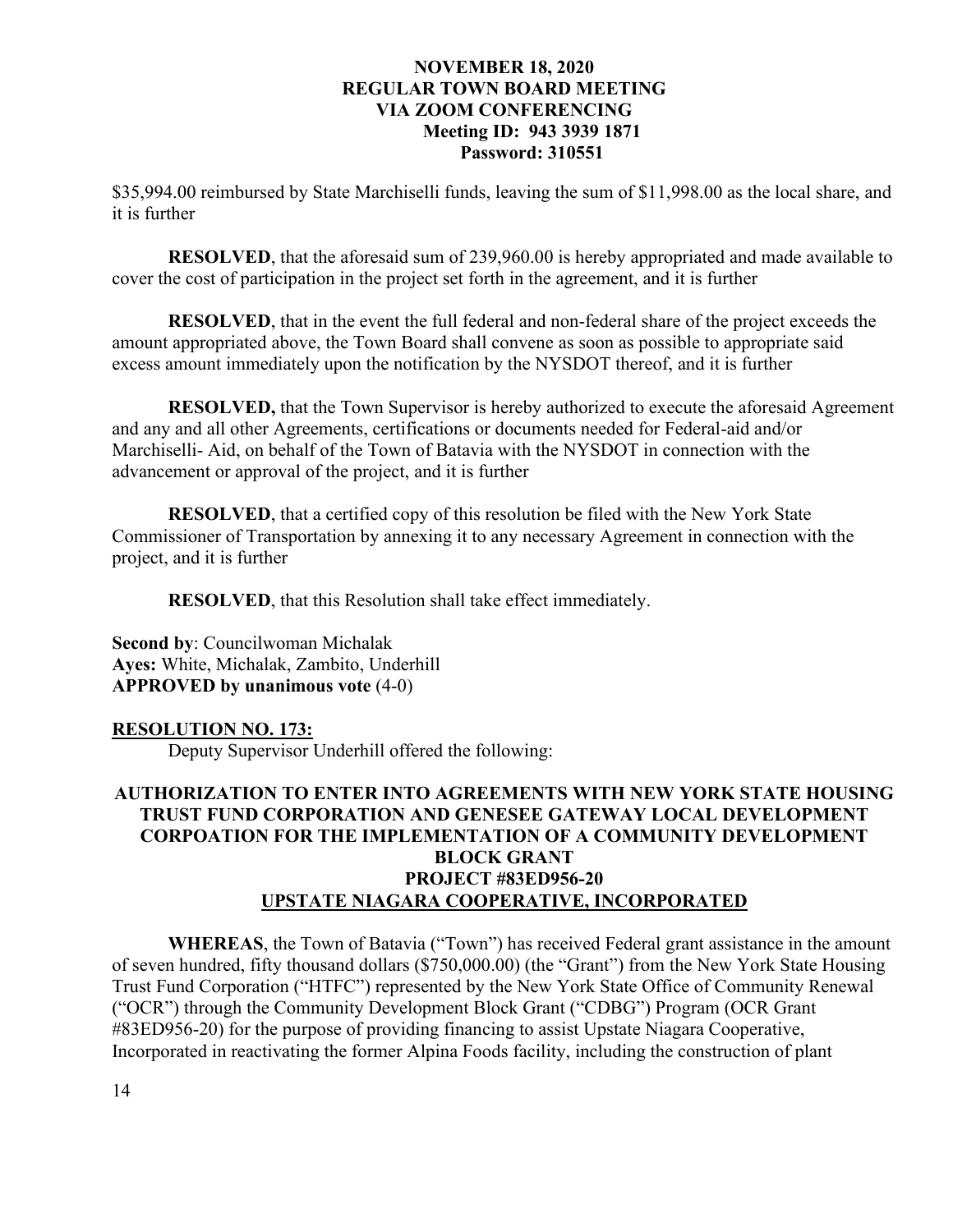renovations and the acquisition of machinery and equipment needed to allow the Company to start production at the facility, Town of Batavia, New York; and

**WHEREAS**, a portion of the Grant proceeds is to be used to fund administrative and program delivery costs associated with the implementation of the Grant; and

**WHEREAS**, the Genesee Gateway Local Development Corporation (the "Corporation") has the capacity to provide such financing and to administer the Grant in the best interests of the Town, and

**WHEREAS,** the Corporation is a not-for-profit corporation eligible to receive grants of CDBG funds pursuant to Section 105(a)(15) of the Housing and Community Development Act of 1974, as amended (42 U.S.C. §5305),

# **NOW, THEREFORE BE IT**

**RESOLVED**, that the Batavia Town Board hereby authorizes the Supervisor to execute the agreement between HTFC and the Town evidencing the Grant and all forms and documents related thereto, copy of which is annexed hereto and made a part of the minutes; and be it further

**RESOLVED**, that the Town hereby authorizes the Supervisor to enter into an agreement with the Corporation, a copy of which is annexed hereto and made a part of the minutes, for implementation and administration of the Grant under terms and conditions subject to review and approval by the Town Attorney.

**Second by:** Councilman Zambito **Ayes:** Underhill, Zambito, White, Michalak **APPROVED by unanimous vote** (4-0)

## **RESOLUTION NO. 174:**

Councilwoman Michalak offered the following:

# **AUTHORIZATION TO ENTER INTO AGREEMENTS WITH NEW YORK STATE HOUSING TRUST FUND CORPORATION AND GENESEE GATEWAY LOCAL DEVELOPMENT CORPOATION FOR THE IMPLEMENTATION OF A COMMUNITY DEVELOPMENT BLOCK GRANT PROJECT #83ED957-20 HP HOOD, LLC**

**WHEREAS,** the Town of Batavia ("Town") has received Federal grant assistance in the amount of seven hundred, fifty thousand dollars (\$750,000.00) (the "Grant") from the New York State Housing Trust Fund Corporation ("HTFC") represented by the New York State Office of Community Renewal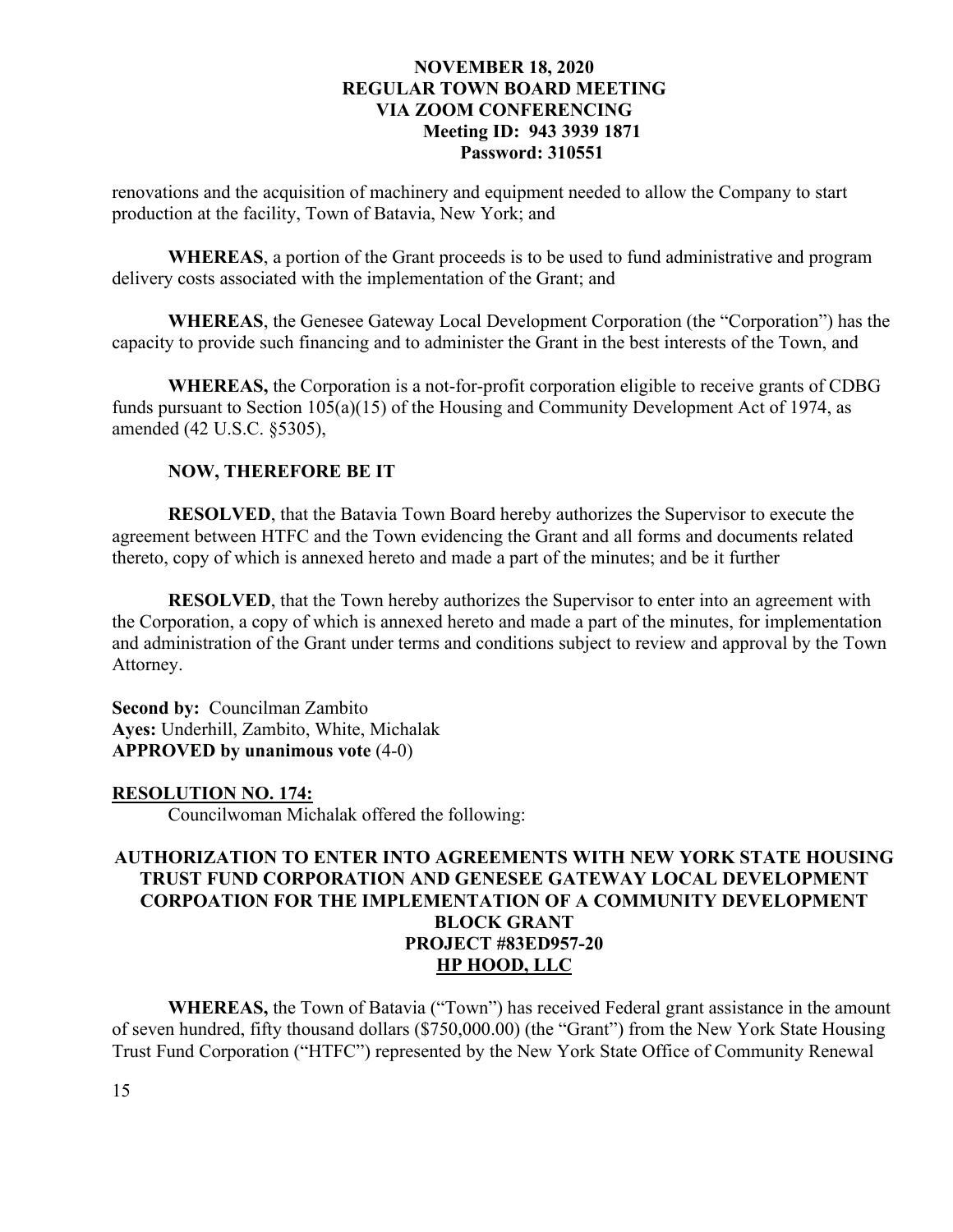("OCR") through the Community Development Block Grant ("CDBG") Program (OCR Grant #83ED957-20) for the purpose of providing financing to assist HP Hood, LLC in installing a new filler line at its dairy processing plant in the Town of Batavia, New York; and

**WHEREAS**, a portion of the Grant proceeds is to be used to fund administrative and program delivery costs associated with the implementation of the Grant; and

**WHEREAS**, the Genesee Gateway Local Development Corporation (the "Corporation") has the capacity to provide such financing and to administer the Grant in the best interests of the Town, and

**WHEREAS,** the Corporation is a not-for-profit corporation eligible to receive grants of CDBG funds pursuant to Section 105(a)(15) of the Housing and Community Development Act of 1974, as amended (42 U.S.C. §5305),

# **NOW, THEREFORE BE IT**

**RESOLVED**, that the Batavia Town Board hereby authorizes the Supervisor to execute the agreement between HTFC and the Town evidencing the Grant and all forms and documents related thereto, copy of which is annexed hereto and made a part of the minutes; and be it further

**RESOLVED**, that the Town hereby authorizes the Supervisor to enter into an agreement with the Corporation, a copy of which is annexed hereto and made a part of the minutes, for implementation and administration of the Grant under terms and conditions subject to review and approval by the Town Attorney.

**Second by:** Councilman Zambito **Ayes:** Michalak, Zambito, White, Underhill **APPROVED by unanimous vote** (4-0)

## **RESOLUTION NO. 175:**

Councilman Zambito offered the following:

# **APPOINTMENT TO TOWN JUSTICE TO FILL AN UNEXPIRED TERM**

**WHEREAS,** Michael L. Cleveland, 2960 West Main Street Road, Batavia, New York, was reelected as Town of Batavia Town Justice, commencing January 1, 2020, term expiring December 31, 2023; and

**WHEREAS,** Michael L. Cleveland submitted his resignation effective November 27, 2020, creating a vacancy.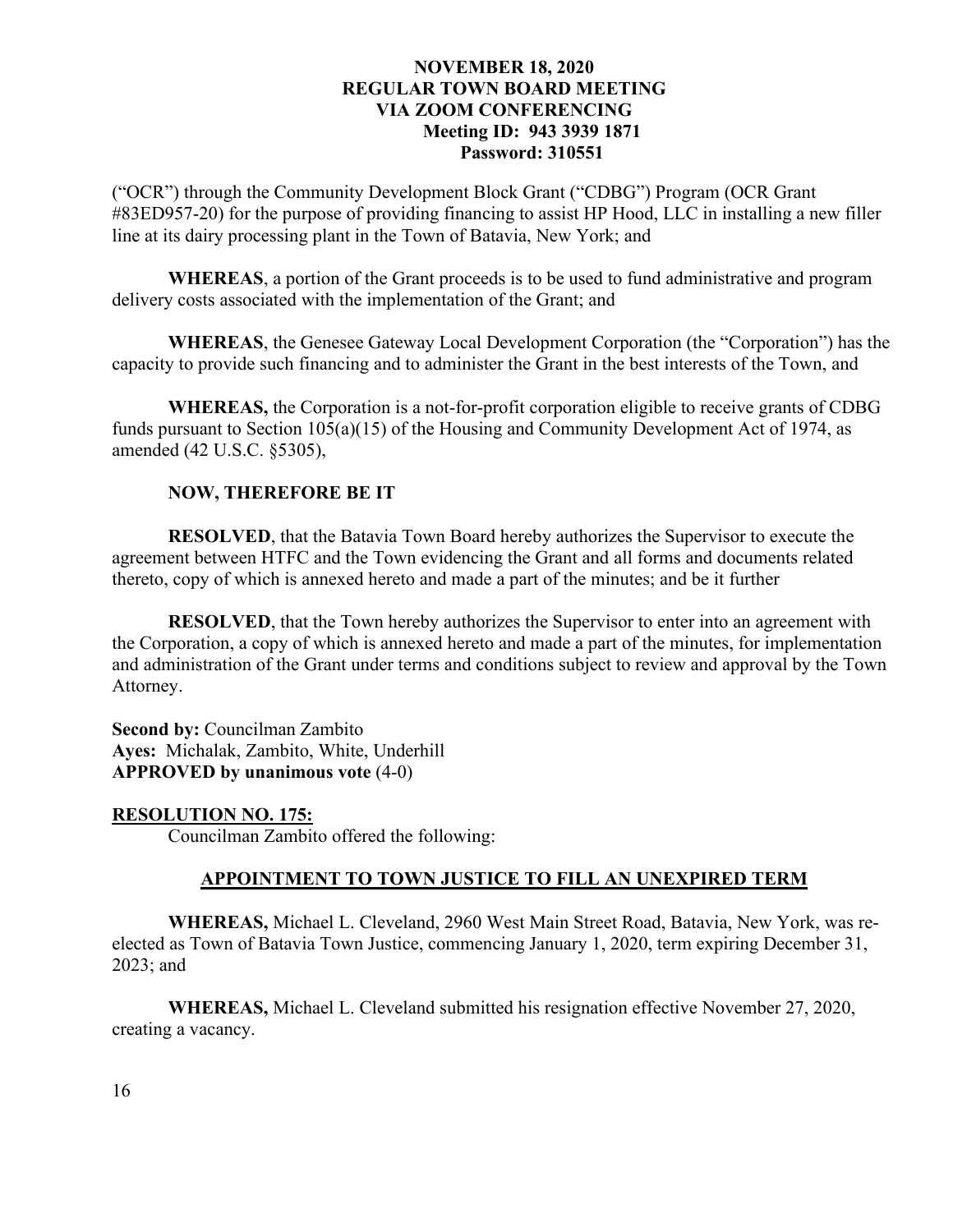#### **NOW, THEREFORE, BE IT**

**RESOLVED,** the Batavia Town Board hereby appoints Andrew J. Young, 3689 Pike Road, Batavia, New York, as Town Justice for the Town of Batavia, term commencing November 27, 2020 and expiring December 31, 2021; and be it

**FURTHER RESOLVED,** the Batavia Town Board hereby sets the salary at \$1,076.92 per pay period.

**Second by:** Councilwoman Michalak **Ayes:** Zambito, Michalak, White, Underhill **APPROVED by unanimous vote** (4-0)

## **RESOLUTION NO. 176:**

Councilwoman White offered the following:

# **AMENDMENT #1 TO RESOLUTION 7 OF 2020 OFFICIAL UNDERTAKING OF MUNICIPAL OFFICIALS**

**WHEREAS**, resolution 7 of 2020, entitled, "Official Undertaking of Municipal Officials was adopted January 8, 2020; and

**WHEREAS,** with the resignation of Town Justice Michael Cleveland, said resolution needs to be amended, adding Andrew J. Young, appointed Town Justice to the document entitled "Town of Batavia Official Undertaking of Municipal Officers".

## **NOW, THEREFORE**

**BE IT RESOLVED** that the Batavia Town Board hereby amends resolution 7 of 2020, entitled, "Official Undertaking of Municipal Officials", adding Andrew J. Young Town Justice to the document entitled "Town of Batavia Official Undertaking of Municipal Officers", a copy of which is annexed hereto and made a part of the minutes; and be it

**FURTHER RESOLVED,** that said Official Undertaking containing the notarized signature of the named municipal official be filed in the Office of the Town Clerk.

**Second by**: Councilman Zambito **Ayes:** White, Zambito, Michalak, Underhill **APPROVED by unanimous vote** (4-0)

# **AMENDMENT #1 ADDITION TOWN OF BATAVIA**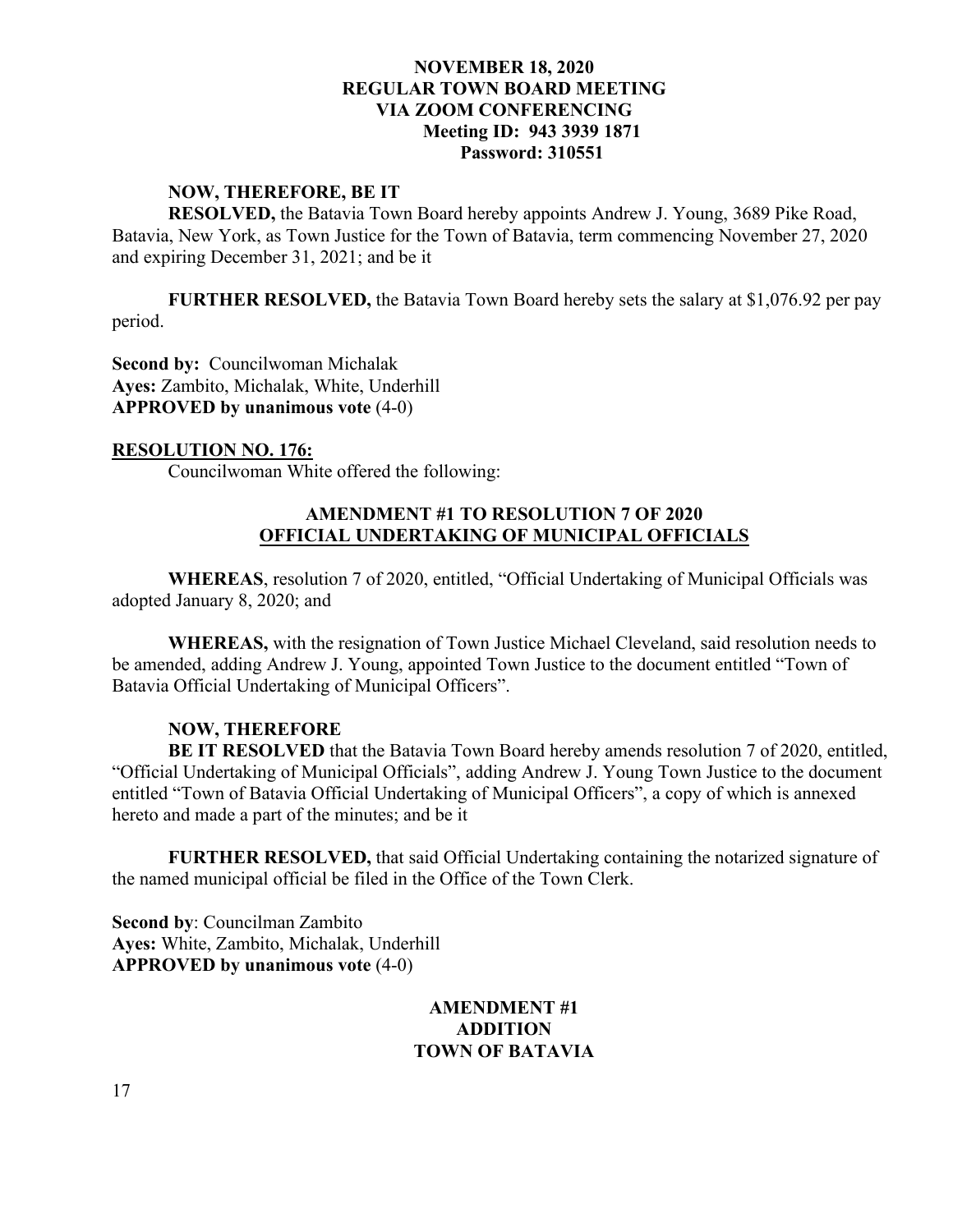### **OFFICIAL UNDERTAKING OF MUNICIPAL OFFICERS**

**WHEREAS**, Andrew Young, of the Town of Batavia, County of Genesee, New York, has been appointed to the Office of Town Justice of the Town of Batavia, and

**NOW, THEREFORE**, I as respective officer above, do hereby undertake with the Town of Batavia that I will faithfully perform and discharge the duties of my office, and will promptly account for and pay over all moneys or property received as a Town Officer, in accordance with the law or in default thereof, that the parties executing such undertaking will pay all damages, costs and expenses resulting from such default; and

 This undertaking of the Town Justices further conditioned that he will well and truly keep, pay over and account for all moneys and property coming into is hands as such Town Justice.

Dated: November 18, 2020 Town of Batavia

 $\mathcal{L}_\text{max}$  , and the set of the set of the set of the set of the set of the set of the set of the set of the set of the set of the set of the set of the set of the set of the set of the set of the set of the set of the

Andrew J. Young Town Justice

## **STATE OF NEW YORK:**

 **:SS:**

# **COUNTY OF GENESEE**

On the \_\_\_\_\_\_\_ day of \_\_\_\_\_\_\_\_\_\_\_\_\_\_\_\_\_\_\_\_\_, 20 \_\_\_\_\_ before me, the undersigned, a Notary Public in and for said State, personally appeared \_\_\_\_\_\_\_\_\_\_\_\_\_\_\_\_\_\_\_\_\_\_\_\_, personally known to me or provided me on the basis of satisfactory evidence to be the individual whose name is subscribed to the within instrument and acknowledged to me that he/she executed the same in his/her capacity, and that by this signature on the instrument, the individual, or the person upon behalf of which the individual acted, executed the instrument.

## NOTARY PUBLIC – STATE OF NEW YORK

**Abstract No. 11-2020:** Motion Deputy Supervisor Underhill, second Councilman Zambito to authorize the Supervisor to pay the following vouchers: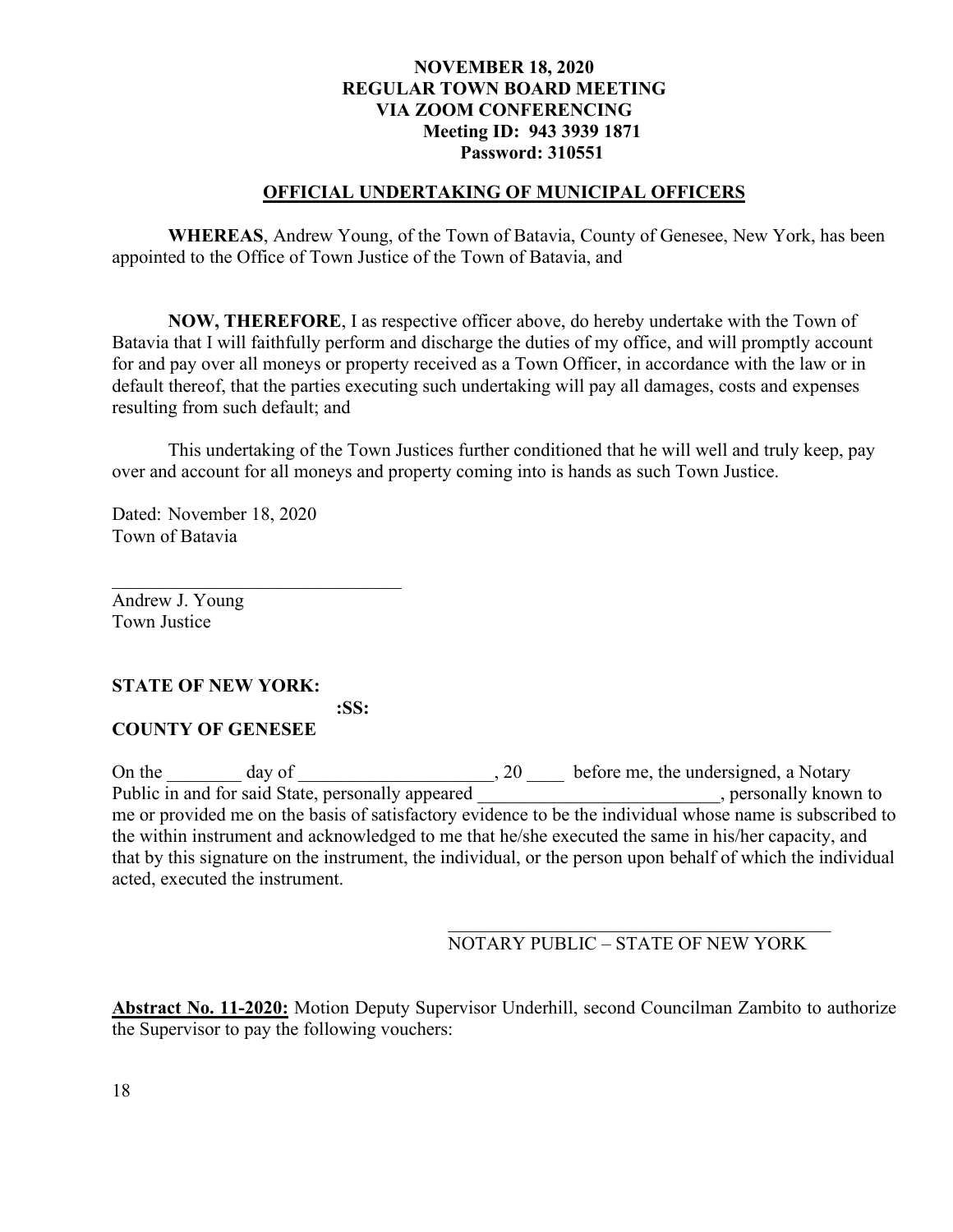| <b>Total</b>                   | \$1,156.856.11 |
|--------------------------------|----------------|
|                                |                |
| Park Road                      | 61.50          |
| <b>Agri-Business PS</b>        | 1,022.00       |
| <b>Sewer Capacity Purchase</b> | 7,386.00       |
| Water                          | 719,615.33     |
| Sewer No. 2                    | 11,229.81      |
| Sewer No. 1                    | 11,840.15      |
| Highway                        | 118,189.89     |
| General                        | \$287,511.43   |

Check numbers 23336 – 23382, 23384 – 23400 ACH: \$53,511.09 **Ayes:** Zambito, White, Michalak, Underhill **MOTION CARRIED by unanimous vote** (5-0)

### **DEPARTMENT REPORTS:**

## **The Deputy Supervisor reported on the following departments:**

**Building –** Keeping busy with permits, inspections and new projects **Highway-** Gearing up for winter. Had their first run of the season this morning.

### **Supervisor's Report:**

**Status Report** on expenditures and revenues is available for the Board's review.

**State of Emergency Declaration-** The SOE Declaration that expired November 13, 2020 at 5:59 P.M. has been extended. The state of emergency continues primarily to be consistent with Genesee County, the State of New York and the United States of America in response to this pandemic, as we are obligated to respond in the speed provided us in a State of Emergency.

**GAM-** The is a GAM meeting tomorrow evening via Zoom at 7:00 P.M.

#### **COMMUNICATIONS:**

#### **The Town Clerk reported on the following:**

**November Town Clerk** monthly report collected a total of \$6,747.00, remitted \$4,748.59 to the Supervisor for the Local Share.

**Training Workshops-** Seneca Trail Resource Conservation and Development Council is having a workshop on "Laying the Groundwork for Farmland Protection" on December 7, 2020. Also, the NYS Division of Local Government Services 2020-2021 Winter Webinar Series begins December 8 and goes through January 12, 2021. Town Officials were notified of these trainings.

## **COMMITTEE REPORTS:**

**Ellicott Trail**- Councilman Zambito reported there is a map pamphlet on the Ellicott Trail that has been printed. It was produced with sponsorship dollars and support from the Genesee County